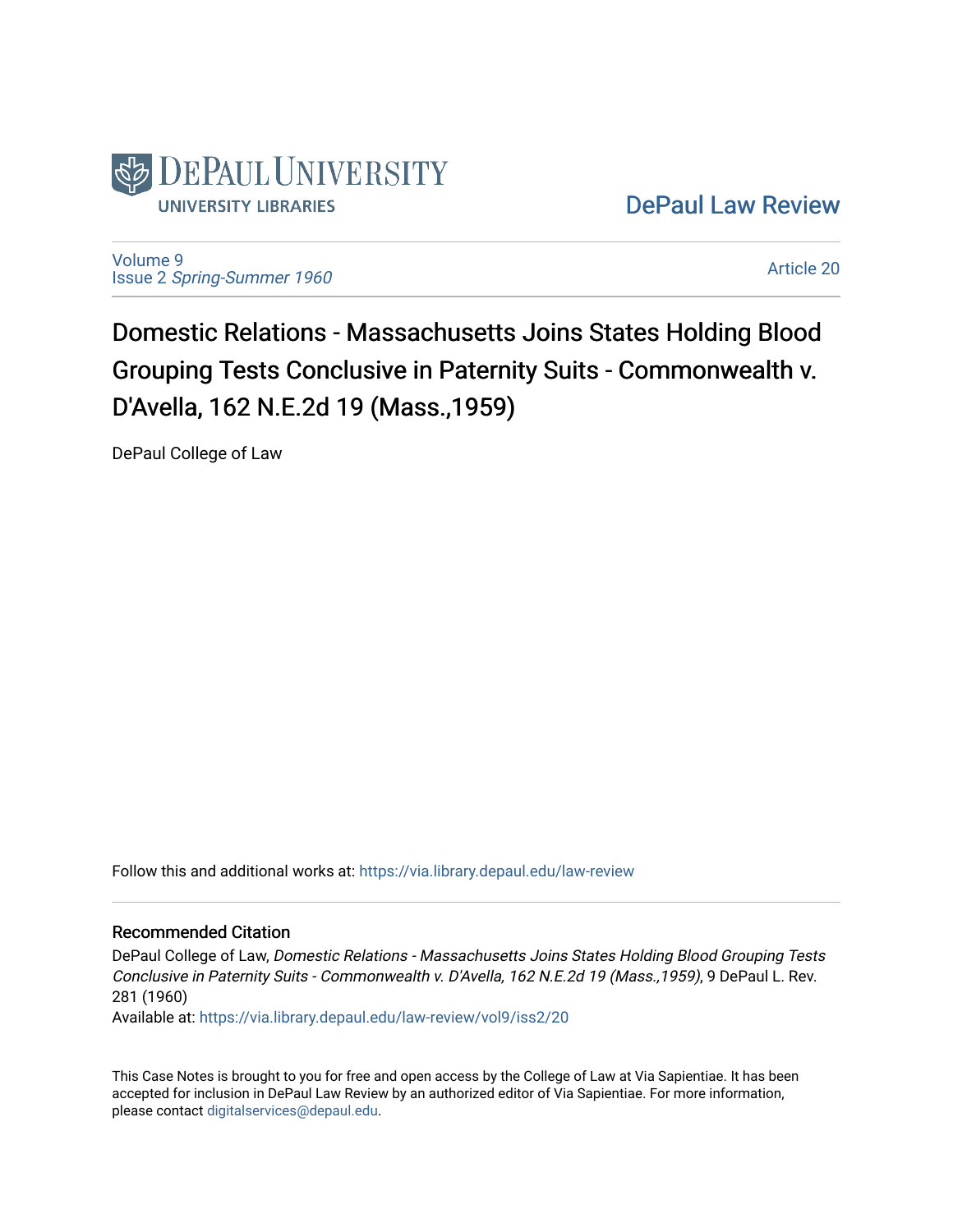regulating the order of challenges to a juror.<sup>30</sup> Where such a statute is in effect, it is mandatory; the court exercises its discretion only in the absence of statutory regulation.<sup>81</sup>

The *Nail* case has expressly reversed a long line of Arkansas decisions regarding the right to peremptorily challenge an accepted juror, and appears to be in definite conflict with the view in most states that it is error to allow such a challenge when the defendant has exhausted his peremptory challenges.

The order in which peremptory challenges are exercised is more important than it seems. Assume a particular juror is so offensive that both sides would not hesitate to peremptorily challenge him. If the state must challenge first, the defendant has saved himself a challenge. Repeat this for a number of jurors, and we see that the order in which the challenges must be exercised has its advantages and disadvantages. Further, where the peremptory challenges are exhausted on one side, to allow such a challenge by the opposite side after he has accepted the juror could conceivably work a hardship, if not injustice, on that party.

It will be interesting to note if the *Nail* majority opinion will have any effect on the discretionary powers of the trial courts in states where the order of challenges is not mandatory by statute. The possible effect will be even more important in cases where the defendant *has exhausted his* peremptory challenges and the court will be faced with precisely the same problem.

**<sup>30</sup>**Ark. Stat. (1947) c.19, **S** 43-1914 provides: "When challenges taken.-It must be taken before he is sworn in chief, but the court, for a good cause, may permit it to be made at any time *before the jury is completed."* (emphasis supplied). Ark. Stat. (1947) c.19, **§** 43-1924 provides: "Order of challenges.-The challenge to the juror shall first be made by the State and then by the defendant, and the State must exhaust shall first be made by the State and then by the defendant, and the State must exhaust her challenges to each particular juror before such juror is passed to the defendant for challenge or acceptance."

**<sup>81</sup>**State v. Ferguson, 187 La. 869, *175* So. 603 (1937); People v. Grieco, 266 N.Y. 48, 193 N.E. 634 (1934) cites similar statute in N.Y. Code, Crim. Proc. § 385 which provides: "Challenges to an individual juror must be taken first by the people, then by the defendant." Accord: People v. Hamlin, 192 N.Y.S.2d 870 (1959).

# DOMESTIC RELATIONS-MASSACHUSETTS JOINS STATES HOLDING BLOOD GROUPING TESTS CONCLUSIVE IN PATERNITY SUITS

In a criminal proceeding on complaint charging the defendant with begetting complainant with child, evidence was introduced showing that the defendant had intercourse with complainant during the probable period of conception and that the defendant had suggested a name for the child. A blood grouping test was made. The test excluded the de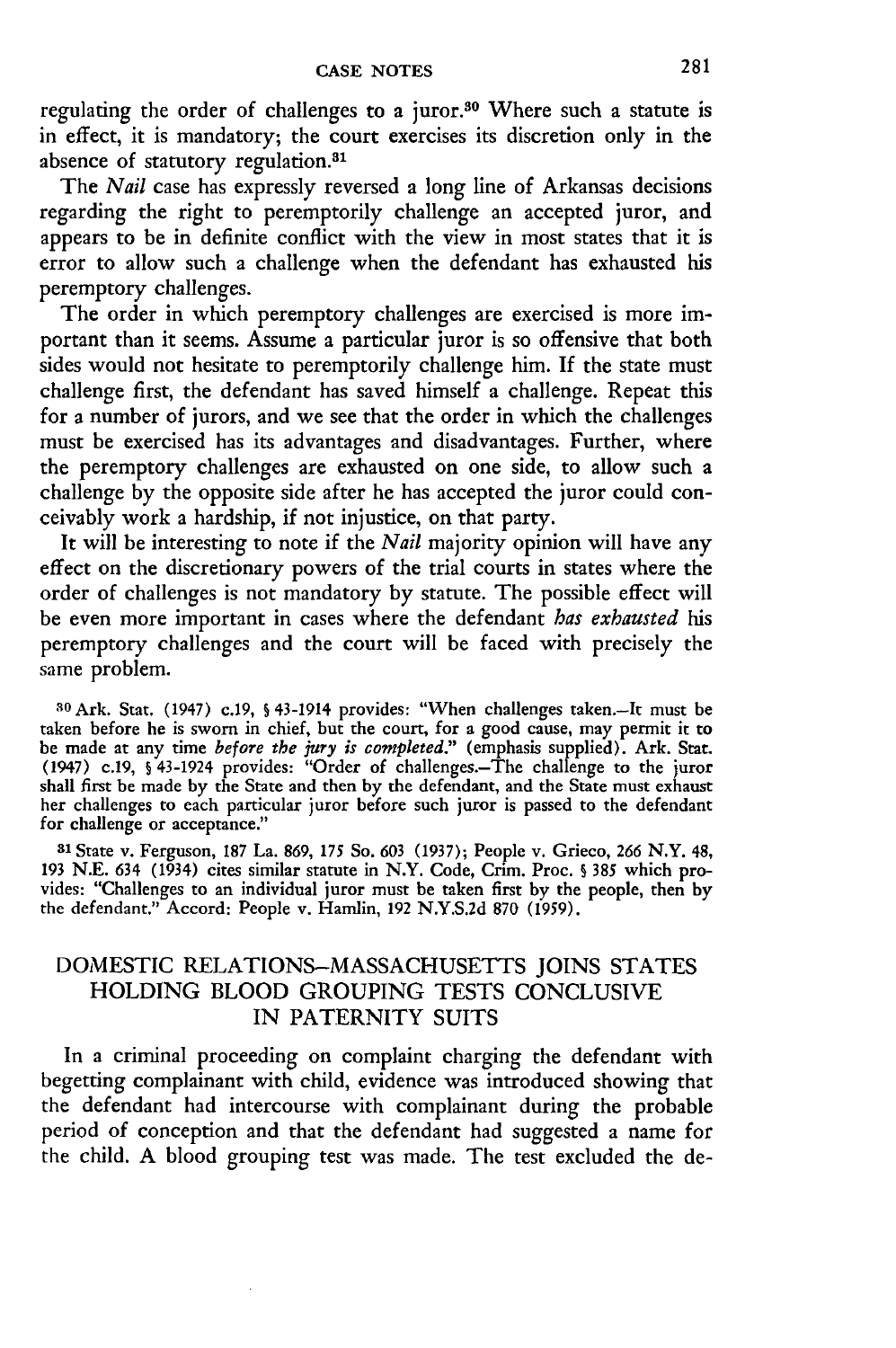fendant as the father of the child. The commonwealth conceded that the tests were properly made by a qualified expert. The Supreme Judicial Court of Massachusetts reversed the district court's finding of guilty on the basis that where a properly administered blood test excludes the defendant as the father, the defendant is entitled to a finding in his favor *as a matter of law. Commonwealtb v. D'Avella,* 162 N.E.2d 19 (Mass., 1959). <sup>1</sup>

The blood groups are simply inherited and known with certainty at birth or soon thereafter. They retain their character throughout life, unchanged by climate, disease, age or by any other environmental or genetical agency. Regardless of the time between blood grouping tests or which expert performs the tests the results are the same. They are objective.<sup>2</sup>

Because of the scientific certainty of blood tests most of the states either by judicial decision<sup>3</sup> or by statute<sup>4</sup> allow the results of the tests to be admitted into evidence in actions concerning illegitimate children when they exclude the possibility of paternity. But in admitting the test

<sup>1</sup> The scope of this discussion is limited to the conclusiveness of the results of the blood tests when they exclude the possibility of paternity in actions concerning illegitimate children. It is not concerned with the tests when they support a finding of paternity.

**2Race** and Sangers, Blood Groups in Man, p. 310 (2d ed., 1954).

**8** The following jurisdictions by judicial decision admit the results of the blood tests to exclude paternity: District of Columbia, Beach v. Beach, 114 F.2d 479 (C.A. D.C., 1940); Iowa, Livermore v. Livermore, 233 Iowa *1155,* **11** N.W.2d 389 (1943); New York, U.S. v. Shaughnessy, **115** F.Supp. 302 (S.D.N.Y., 1953); Oklahoma, Roberts v. Van Cleave, 205 Okla. 319, 237 P.2d 892 (1951); South Dakota, State v. Damm, 64 S.D. 309, *266* N.W. *667* (1936); Vermont, Pomainville v. Bicknell, **118** Vt. 328, 109 A.2d 342 (1954). But Louisiana, in Williams v. Williams, 230 La. 1, 87 So.2d 707 (1956), held that the tests were not admissible. The court held they would not be admissible until the legislature passed a statute making them admissible.

4The following states have statutes making the exclusionary test results admissible and conclusive: California, West's Ann. Cal. Codes, Code Civil Proc. **§§** 1980.1 to 1980.7 (Supp., 1959); Illinois, 111. Rev. Stat. (1959) c. 106J, **§§** 1 to 7; Michigan, Mich. Stat. Ann. **S** 25.474 (Supp., 1954); New Hampshire, N.H. Rev. Stat. Ann., c. 522, **§§** 1 to 10 (Supp., **1957);** Oregon, Ore. Rev. Stat. (1959) **S** 109.258; Utah, Utah Code Ann. (1959) c. 78, **§§** 25-18 to 25-23; Wisconsin, Wests Wis. Stat. Ann. **§** 325.23 (1959 Supp.). The following states have statutes making the exclusionary test results admissible. They are silent as to the weight to be given the test results: Arkansas, Ark. Stat. Ann., c. 34 **§§** 705.1 to 705.3 (1960 Supp.); Colorado, **Colo.** Rev. Stat., c. *52,* **§§** 1 to 7 (1957 Supp.); Indiana, Burns Indiana Statutes, c. **33, §** 658 (1959 Supp.); Maine, Me. Rev. Stat., c. 166, **§** 34 (1959 Supp.); Maryland, **Md.** Ann. Code, Art. 12, **§** 20 (1959 Supp.); Massachusetts, Mass. Ann. Laws, c. **273, §** 12A (1959 Supp.); Nevada, Nev. Rev. Stat., **§** 56.010 (1959); New Jersey, N.J. Stat. Ann., c. 2A, **§§** 83-2 to 83-3 (1959 Supp.); New York, McKinney Consol. Laws of N.Y. Ann., Dom. Rel. **§** 126-A (1959 Supp.); Pennsylvania, Purdon's Pa. Stat. Ann., c. 28, **S** 306 (1958 Supp.); West Virginia, W.Va. Code, c. 58, **§** 4776(1) (8) (1959 Supp).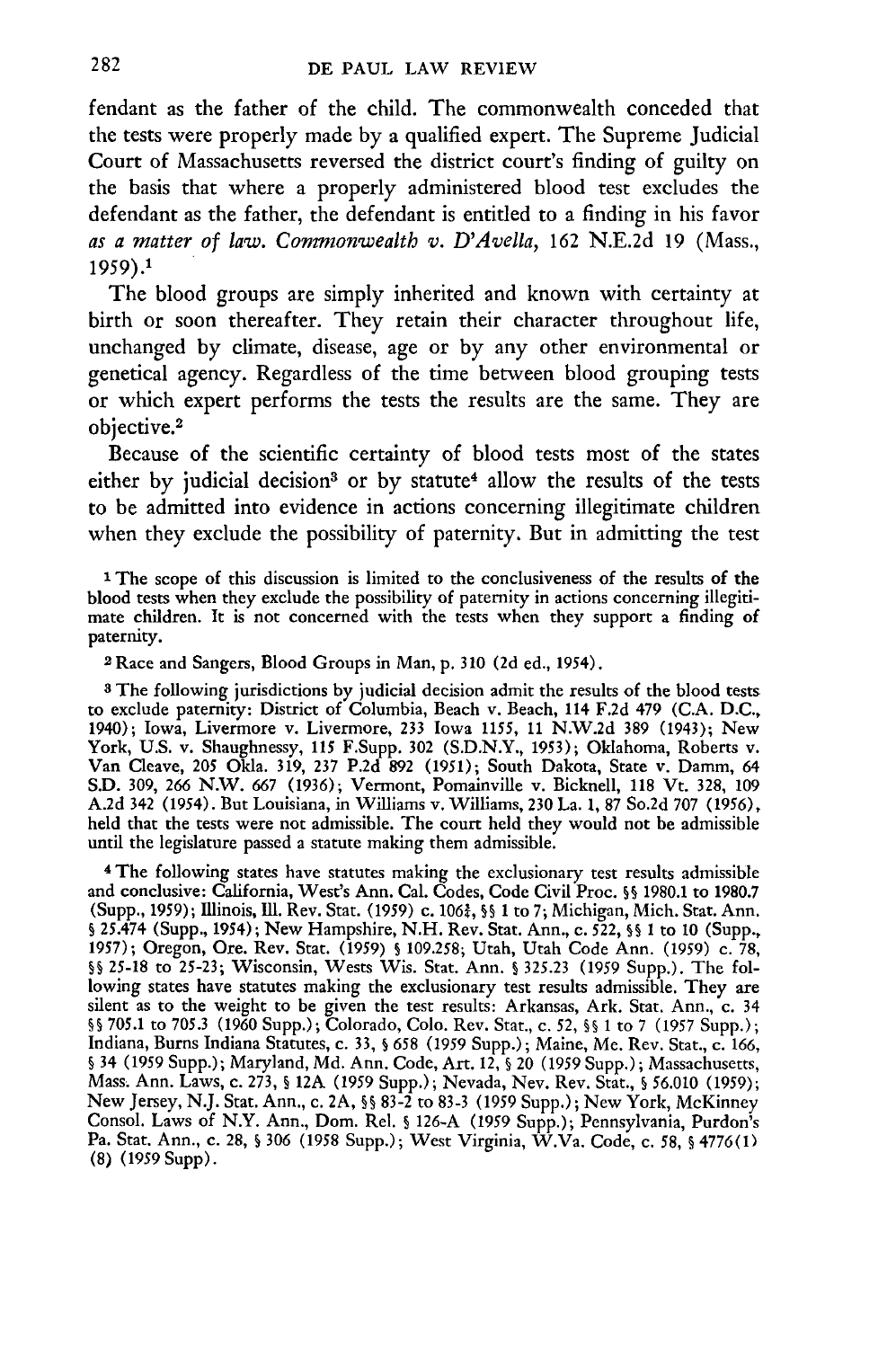results, the majority of the states have left the question of how much weight will be given this evidence unanswered.

Historically, the question of paternity has been a question for the trier of facts. This was left undisturbed in the initial rulings of the American courts of last resort. The Supreme Court of California, in *Arais v.* Kalensnikoff,<sup>5</sup> was the first high court to consider whether the results of the blood test were conclusive if they established non-paternity.<sup>6</sup> This court held that the blood tests were *not* conclusive on the issue of nonpaternity. In reaching this decision it was reasoned that where there is a conflict between scientific testimony and the testimony as to facts, the trial court or jury has the duty to determine the relative weight of the evidence. As a result of this line of reasoning juries frequently seemed to apply their subjective rules of thumb in determining the paternity of the child: If the alleged father can adequately support the child he is the father;7 if the alleged father and the mother are married it is better to compel the husband to support the child of another man's adulterous relations with the husband's wife than to bastardize that child;<sup>8</sup> and the witticism of the negotiable instruments law, that when the maker cannot be found the last known subsequent endorser is held liable, is applied.

The unfortunate consequences of the *Arais* case were demonstrated nine years later in the highly publicized case of *Berry v. Chaplin.9* **A** California appellate court, conceding that the testimony of the complainant was in part "unique" and "extraordinary,"<sup>10</sup> that the blood tests excluded

### **5** 10 Cal.2d 428, 74 P.2d 1043 (1937).

**<sup>6</sup>**In Commonwealth v. Zammailli, 17 Pa. Dist. & Co. 229 (1931), the court granted a new trial because the jury's verdict in finding contrary to the results of an unchallenged blood test was against the weight of the evidence. In Spencer v. Spencer, 53 Dolph Co. Ct. (Pa.) 241 (1942) the court held that the blood test was conclusive. These were lower court cases.

**7E.g.,** Berry v. Chaplin, 74 CalApp.2d 652, 169 P.2d 442 (1946). Although Miss Berry's testimony was unique and extraordinary as to her relations with other men, and the blood tests showed Chaplin could not be the father, the jury found that Chaplin, a wealthy man, was the father.

**8 E.g.,** Hill v. Johnson, 102 Cal.App.2d 94, **226 P.2d** *655* **(1951).** Plaintiff testified that the defendant and not her husband was the father of her child. The blood tests excluded the husband but not the defendant. The jury found against the defendant but, on appeal, the court reversed on the grounds that the **blood** tests were not conclusive and that the presumption of legitimacy, when the husband has access to his wife,, **was** conclusive. See Prochnow v. Prochnow, 274 Wis. 491, **80 N.W.2d 278 (1957).**

#### **9** 74 Cal.App.2d *652,* **169 P.2d** 442 (1946).

**<sup>10</sup>**Ibid., at 450. The defendant argued that the particular sexual relation in which the child was to have been conceived as described **by** the plaintiff was unbelievable.. The court said: "Quaint though the episode may appear, the jury presumably composed of experienced persons, must have believed her statements, and merely because the incident as described may have been unique and extraordinary an appellate court. will not say that her testimony is incredible."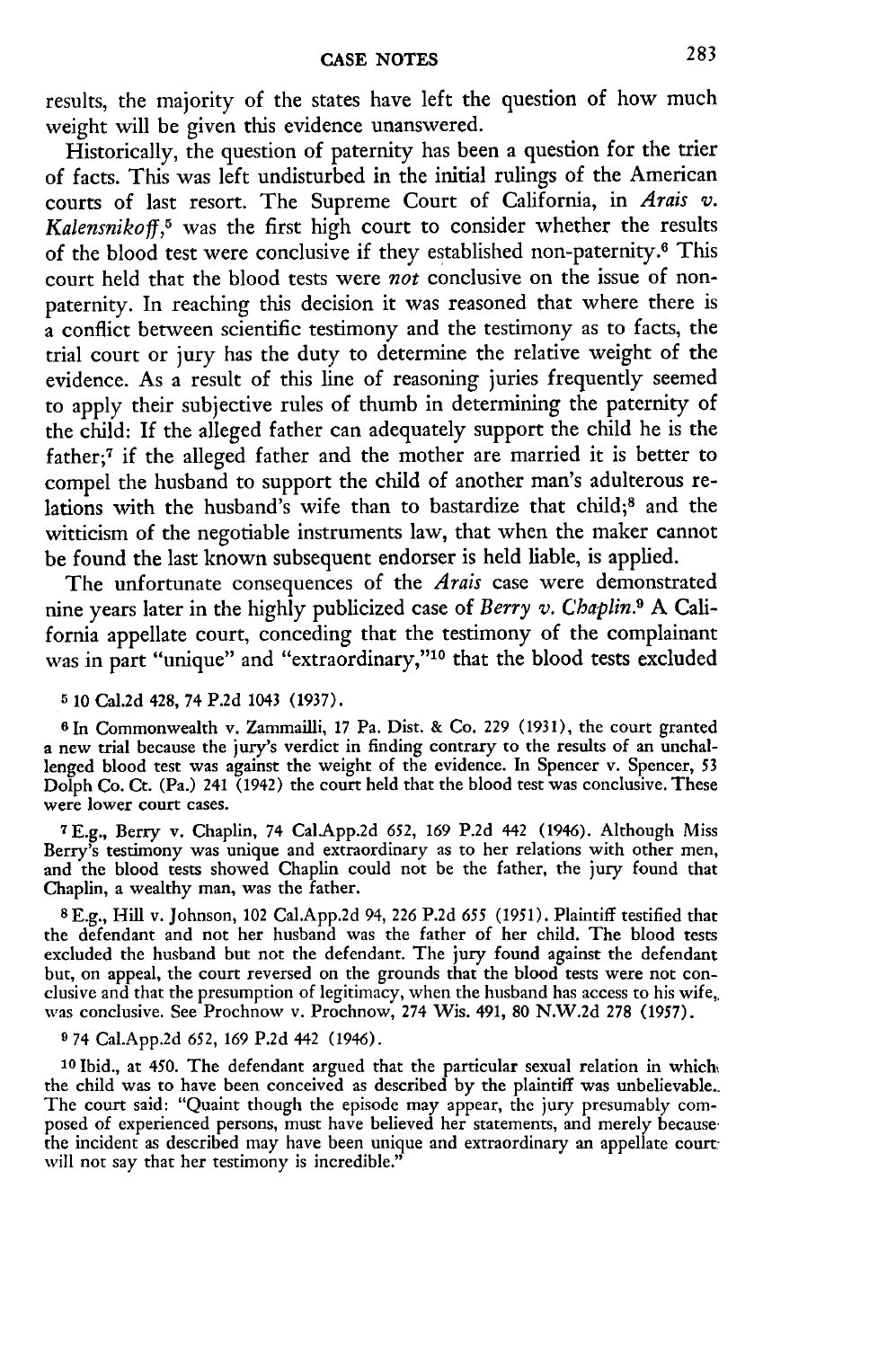the putative father, and that the scientific law of blood groupings is unquestioned, nevertheless ruled it could not upset the jury's finding for complainant because of the California Supreme Court's decision in the *Arais* case.

*Jordan v. Davis"* presented the question of the conclusiveness of the blood tests to the Supreme Court of Maine. The court stated that the tests were not conclusive on the issue of non-paternity as a matter of law. This was based on the reasoning that the jury may find that there has been some error in the handling of the blood or serum or some mistake in the conclusions reached.

Vermont in *Pomainville v. Bicknel112* followed the reasoning in the *Davis* case but the court emphasized the fact that the person who made the tests was not called as a witness to testify as to the manner in which the tests were conducted.

The New York,<sup>13</sup> New Jersey,<sup>14</sup> New Hampshire,<sup>15</sup> Ohio,<sup>16</sup> Pennsylvania<sup>17</sup> and Wisconsin<sup>18</sup> courts followed the *Arais* decision and held that the results of the blood grouping tests were not conclusive. The statutes of these states made the results of the blood tests admissible in evidence, but they were silent as to the weight to be given this evidence. The courts viewed this to mean the tests were not intended to be conclusive. Secondly, the courts felt the tests might not be properly made. Hence the conflict between scientific testimony and testimony of the facts was left to be decided by the trier of the facts.

In *Williams v. Williams19* the Louisiana court ruled that the tests were not even admissible. It felt that the admissibility and the weight of the blood tests was for the legislature to decide.

Because the juries were in many cases apparently ignoring the results of the blood tests, the courts adopting the view that the exclusionary results of the blood tests are conclusive are growing in number. This trend started with *Jordan v. Mace20* in 1949. One year after its decision

**<sup>11</sup>**143 Me. **185,** *57* **A.2d 209** (1948).

12 118 Vt. 330, 109 A.2d 342 (1954).

18Harding v. Harding, 22 N.Y.S.2d 810 (1940) affirmed without opinion in 261 App. Div. 924, **25** N.Y.S.2d **525** (1941).

1 <sup>4</sup> Ross v. Marx, 24 **N.J.** Super, **25, 93** A.2d 597 (1952).

15 Groulx v. Groulx, **98 N.H.** 481, **103** A.2d **188** (1954).

**16** State v. Clark, 144 Ohio St. **305, 58** N.E.2d **773** (1944); State v. Holad, 63 Ohio App. 16, 24 N.E.2d 962 **(1939).**

**<sup>17</sup>**Commonwealth v. Wright, **178** Pa. Super. 181, **113** A.2d 724 **(1955).**

**<sup>18</sup>**Prochnow v. Prochnow, 274 Wis. 491, **80** N.W.2d **278** (1957).

**19** 230 La. 1, **87** So.2d 707 (1956).

**20** 144 Me. **351,** 69 A.2d 670, (1949). **"If** the jury found that the results of the blood grouping tests were inaccurate, such finding must have been based on mere conjecture or understandable sympathy for the complainant... . Such finding is not supported by any believable evidence in the record." Ibid., at **673.**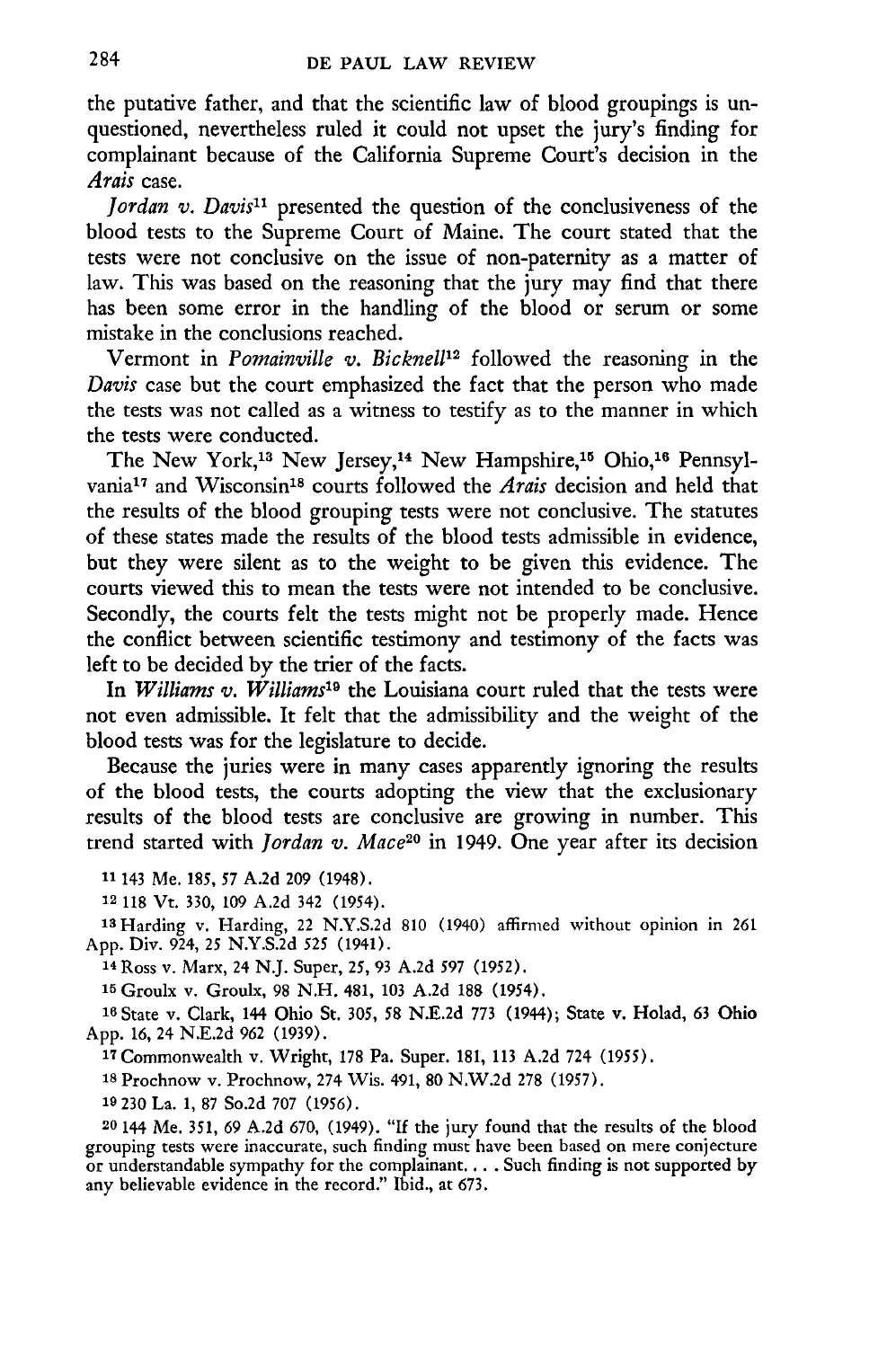in the *Davis* case, the Maine court was again faced with the weight to be given the results of the blood tests. This time the Supreme Court held that the *Davis* case was not authority for the proposition that the jury can give as much weight as it may desire to biological laws, but that it supports the proposition that the jury has a duty to determine if the tests were properly made. If the evidence shows the tests were properly made, the exclusion of the defendant as the father is conclusive.

The New York appellate court in *Saks v. Saks21* held the tests were not only admissible but conclusive. Several other lower courts also held that the tests were conclusive but in *Scalone v. Scalone22* the Supreme Court of New York followed the *Arais* and *Davis* cases. The following year the Supreme Court in C. v. C.<sup>23</sup> reversed the ruling in the *Scalone* case and held the tests were conclusive when they established non-paternity. Since this case, it is felt that New York is in line with the Maine court in the *Mace* case.

In 1952 the Uniform Act on Blood Tests to Determine Paternity was approved by the National Conference of Commissioners on Uniform State Law and the American Bar Association. The preamble to the Act states:

If the negative fact is established it is evident that there is a great miscarriage of justice to permit juries to hold on the basis of oral testimony, passion or sympathy, that the person charged is the father and is responsible for the support of the child and other incidents of paternity.<sup>24</sup>

The Uniform Act makes the results of the blood grouping tests conclusive when they exclude the putative father as the father if the tests are properly made.

In 1953 this Act was adopted in California,<sup>25</sup> thereby superseding the Arais, Chaplin and Johnson cases, in New Hampshire<sup>26</sup> and in Oregon.<sup>27</sup> Two years later Illinois adopted the Act in part.<sup>28</sup> The legislatures of Utah<sup>29</sup> and Michigan<sup>80</sup> also passed statutes making the results of the blood tests conclusive when they establish non-paternity. The same year the

**2171** N.Y.S.2d 797 (1947).

**2298** N.Y.S.2d 167 (1950).

**23** 109 N.Y.S.2d 276 (1951).

**24** Uniform Laws Annotated, Vol. 9, p. 102.

**<sup>25</sup>**West's Ann. Cal. Code, Code Civ. Proc. **§§** 1980.1 to 1980.7 (1959 Supp.).

**<sup>26</sup>**N.H. Rev. Stat. Ann., c.522, **§§** 1 to 10 (1959 Supp.).

**<sup>27</sup>**Ore. Rev. Star. (1959) **§** 109.258.

**28111.** Rev. Stat. (1959) c. *1061,* **§§** 1 to **7.**

29 Utah Code Ann. (1959) c. 78, **§§** 25-18 to 25-23.

**30** Mich. Stat. Ann., **§** 25.474 (1954 Supp.).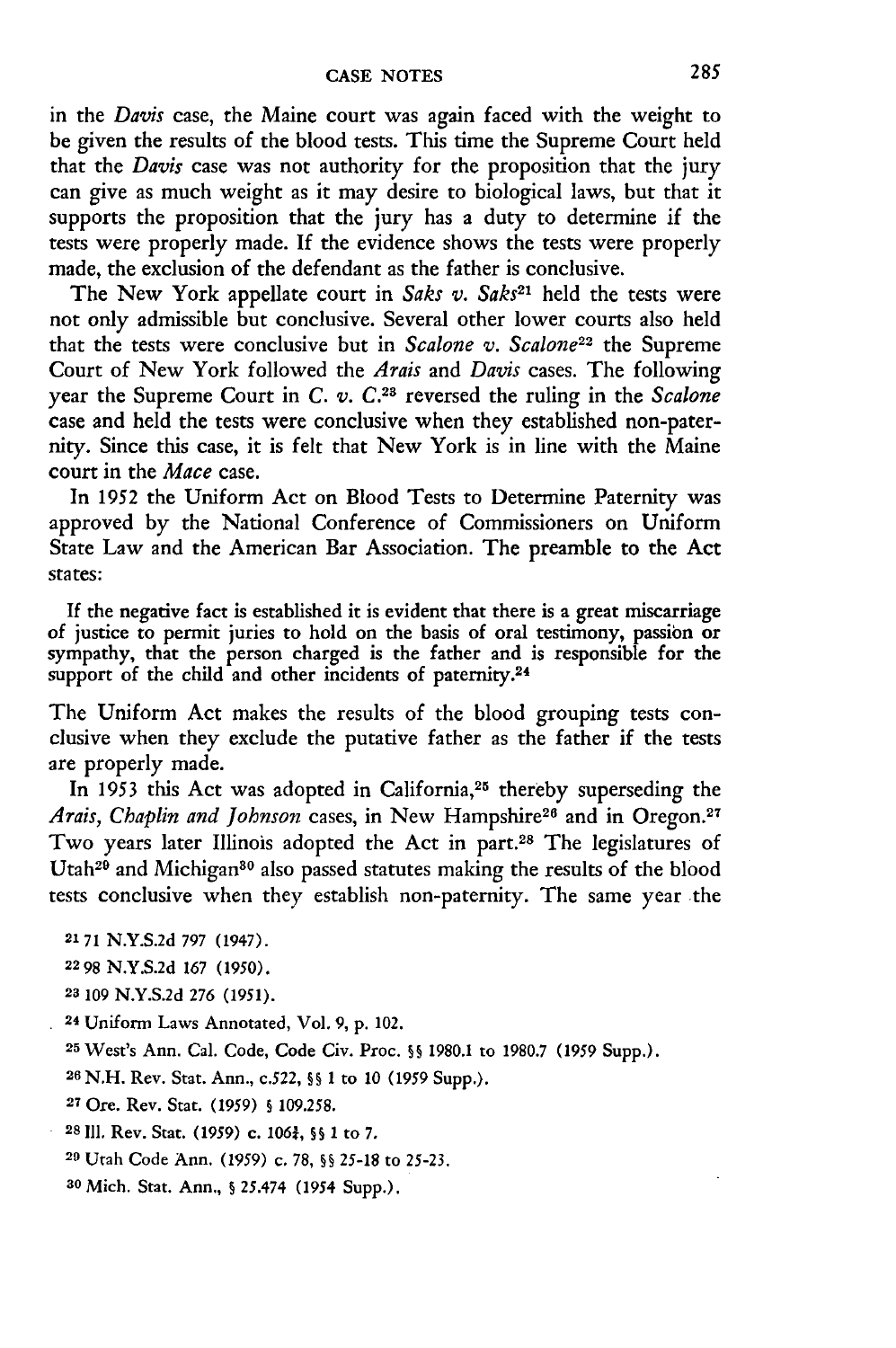Wisconsin courts rendered their decision in *Prochnow v. Prochnow3'* the legislature made the blood tests conclusive if they establish nonpaternity.82

In the *D'Avella* case, the Massachusetts Supreme Court followed this trend. The court reasoned that the legislature passed their statute admitting the results of the blood tests in evidence because the tests were scientifically reliable. The court went on to say that to permit the jury to ignore these tests, would defeat the intention of the legislature. Since the results of the tests were not in dispute, it was decided, *as a matter of* law, that the defendant was excluded as the father.

Chart **I** shows that over the past ten years the weight of the American courts has shifted from the view that the results of the blood grouping tests are not conclusive to the view that they are conclusive.<sup>33</sup>

**Of** the fifteen states which have decided the issue of conclusiveness of the blood tests which establish non-paternity, all but five have held the tests are conclusive. It should be noted that while Pennsylvania still holds that the tests are not conclusive, in two 1959 decisions<sup>34</sup> the Pennsylvania Supreme Court has granted new trials because the findings of paternity were against the weight of the evidence. In one of these cases all of the evidence except the blood tests showed paternity.

Vermont is at the same stage that Maine was in 1948. Since in the *Bicknell* case the court did give considerable weight to the fact that the method of making the tests was in doubt, as did the Maine court in the

**31274** Wis. 491, **80 N.W.2d 278 (1957). In** this case the husband was in service and his wife at home having an affair with another man. She later cohabited with her husband for one night. In the morning she told him she wanted a divorce. Eight months later she had a fully developed child. The blood tests excluded the husband as possible father. The jury found that the husband was the father. This decision was affirmed.

3 2 West's Wis. Stat. Ann., **§ 325.23 (1959** Supp.).

**<sup>33</sup>The** following is a chronological list of the developments shown on the graph: (1948) California, Maine, New York, Ohio and Pennsylvania held not conclusive; (1949) Maine conclusive **by** judicial decision; **(1950)** No change; **(1951)** New York finally settled as conclusive **by** judicial decision; **(1952)** New Jersey held not conclusive; **(1953)** California, New Hampshire and Oregon, conclusive **by** statute; (1954) Vermont held not conclusive, Michigan conclusive **by** statute; **(1955)** Utah, Illinois conclusive **by** statute; **(1956)** Louisiana held not conclusive; **(1957)** Wisconsin made conclusive **by** statute; **(1958)** No change; **(1959)** Massachusetts held conclusive **by** judicial decision.

In New Hampshire, the Groulx case was decided in 1954, one year after adopting the Uniform Act on Blood Tests. The court pointed out that the trial was before passage of the Act and hence it did not apply. In Wisconsin, the statute was passed the same year as the Prochnow decision. Therefore, neither of these states appear on Chart **I** as states holding tests not conclusive.

<sup>34</sup>**Commonwealth** v. Coyle, 154 **A.2d** 412 (Pa., **1959);** Commonwealth v. Gromo, 154 **A.2d** 417 (Pa., **1959).** In both of these cases Justice Ervin dissented in part. He felt that instead of granting a new trial the defendant should have been dismissed.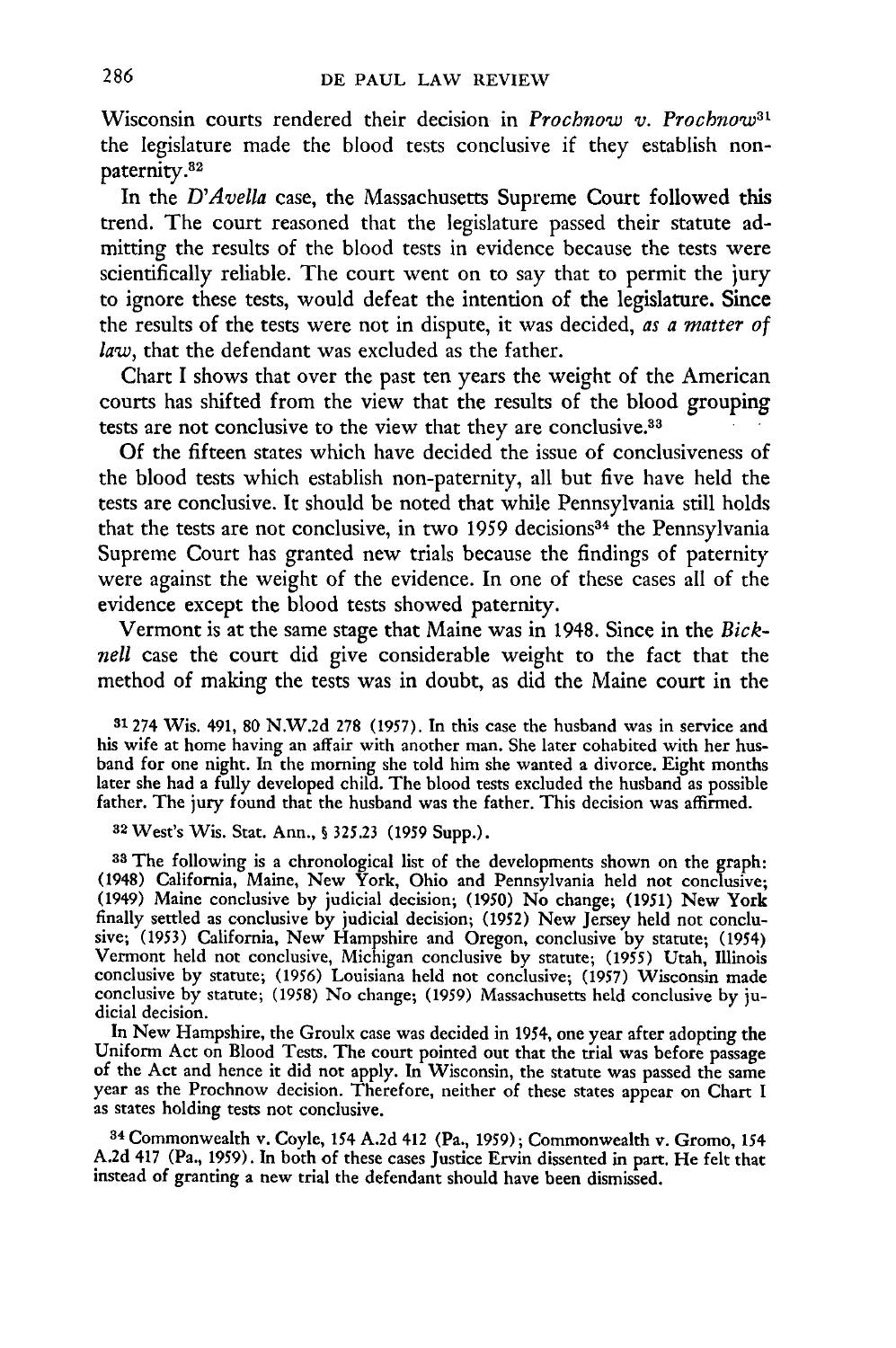### CHART I

**THE TREND TOWARD ACCEPTANCE OF BLOOD GROUPING TESTS AS CONCLUSIVE**



*Davis* case, it is probable that it will reverse itself when the question is again presented if the test is shown to have been properly given.

At the time the New Jersey court ruled that the tests were not conclusive, only two states were of the opinion that the tests were conclusive. In view of the acceptance of the tests in ten states as conclusive, it might follow its earlier dicta in *Cortese v. Cortese*<sup>35</sup> and hold the tests conclusive.

In Ohio the view that the blood tests are not conclusive is well settled, as it was in California before 1953. It will probably take a statute to change this court's stand.<sup>36</sup>

The Louisiana court, in the *Williams* case, took a definite stand that it will not admit the tests into evidence until a statute admitting them is passed. The court also took this view as to the conclusiveness of the test results.

In the majority of American jurisdictions, the weight to be given the

### **<sup>35</sup>**10 N.J. Super. 152, 76 A.2d 717 (1950).

**<sup>36</sup>**But in State **v.** Gray, *145* N.E.2d 162 (Juv. Ct. Ohio, 1957), the court held that the tests were conclusive when they establish non-paternity.